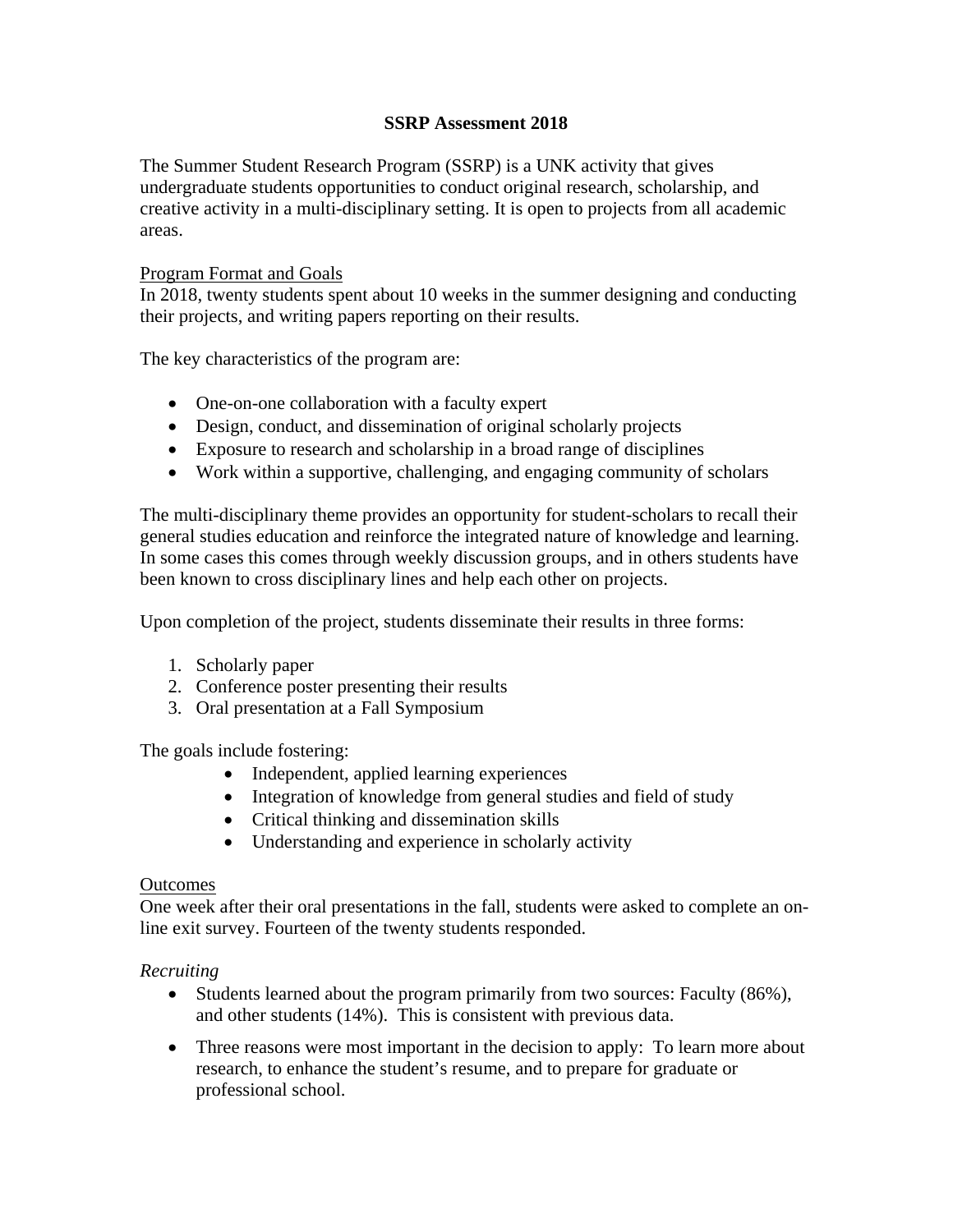# *Effort, Independence, and Mentoring*

- 50% of students spent 6 to 10 hours per week on their projects. 35% spent 11 to 20 hours per week. This is a slightly lower average than normal.
- 100% of students met with their mentors once a week or more, which is higher than normal but also the program goal. 36% met with their mentors several times a week.
- 92% said they had a lot of independence in project management. One student indicated that they did not get enough guidance from their mentor, but no one indicated that their mentor controlled the project too much.
- Most students had to develop a workplan (78%), had to direct their own work (92%), and solve unexpected problems (86%).
- 28% had to manage their project funds.
- 92% of students report that they feel more comfortable working with faculty now.

## *Reflective Learning*

- 28% of the 2018 students kept journals throughout the summer, and of those:
	- o 15% shared their journals with their mentors
	- o 0% said journaling affected the planning of their work
	- o 100% said journaling helped in writing their paper and preparing their oral presentation.
- 40% of students discussed their work with faculty members who were not their mentors during the summer. This is typically over 60%.

### *Application of Coursework*

- In conducting projects:
	- o 93% said they applied knowledge from courses in their major
	- o 28% applied knowledge from general studies courses
- 78% say they developed a better understanding of what they have learned in coursework.
- 71% agreed or strongly agreed that they learned more about current issues in their academic field. This number is typically at least 80%, and often over 90%.
- 57% developed a greater understanding of other disciplines.